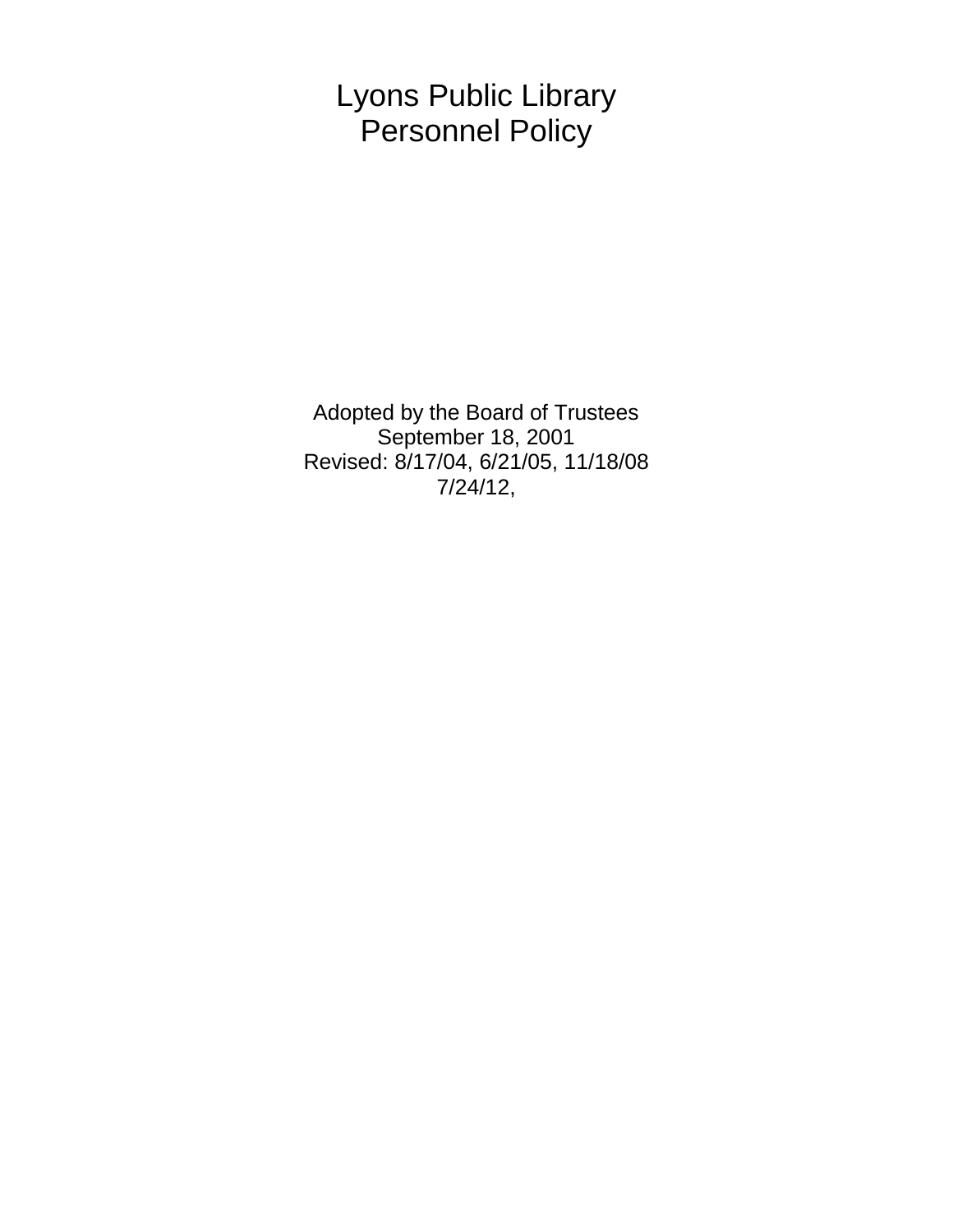## 1. **Definition of Full time/Part-time**

Full time is 35 hours a week. Part-time is 30 hours or less. Current staff positions and maximum number of hours allowed to work per week is listed below:

| <b>Title</b>                  | Hours per week   |
|-------------------------------|------------------|
| <b>Director</b>               | 35 hours         |
| <b>Assistants</b>             | 30 hours         |
| <b>Children's Specialist</b>  | 20 hours         |
| <b>Program Specialist</b>     | 20 hours         |
| <b>Library Clerks</b>         | 20 hours or less |
| Bookkeeper                    | 12 hours or less |
| <b>Technology Coordinator</b> | 10 hours         |
| Custodian                     | 10 hours         |

### 2. **Schedule of operations**

- A.) Work Week
	- 1. The workweek shall consist of seven days (Sunday through Saturday).
	- 2. All employees work a variety of schedules including some evenings and/or weekends.
	- 3. Individual work schedules will be established at the monthly staff meetings.

### B.) Library Closings

1. Holiday closings:

The library will be closed for holiday observations as approved by the Board of Trustees.

- a. Full time employees will be paid for Board approved holidays.
- b. Part time employees will be paid for the Christmas holiday.
- 2. Emergency Closings

If the Library is closed due to maintenance, weather conditions, or other emergencies, staff members scheduled to work are to be compensated as if they had worked.

### 3. Job Descriptions and Compensations

- A.) The staff consists of full time and part time personnel. The qualifications and responsibilities of these positions will follow the job descriptions in this manual.
- B.) Salaries and wages are reviewed and adjusted annually by the Board of Trustees. The effective date for salary and wage change is July 1<sup>st</sup>
- C.) At the July meeting of the Board, the wage for new hires for the year will be set.
- C.) Pay dates are biweekly for all employees. Pay checks are issued through a service. Staff can opt for direct deposit if so desired.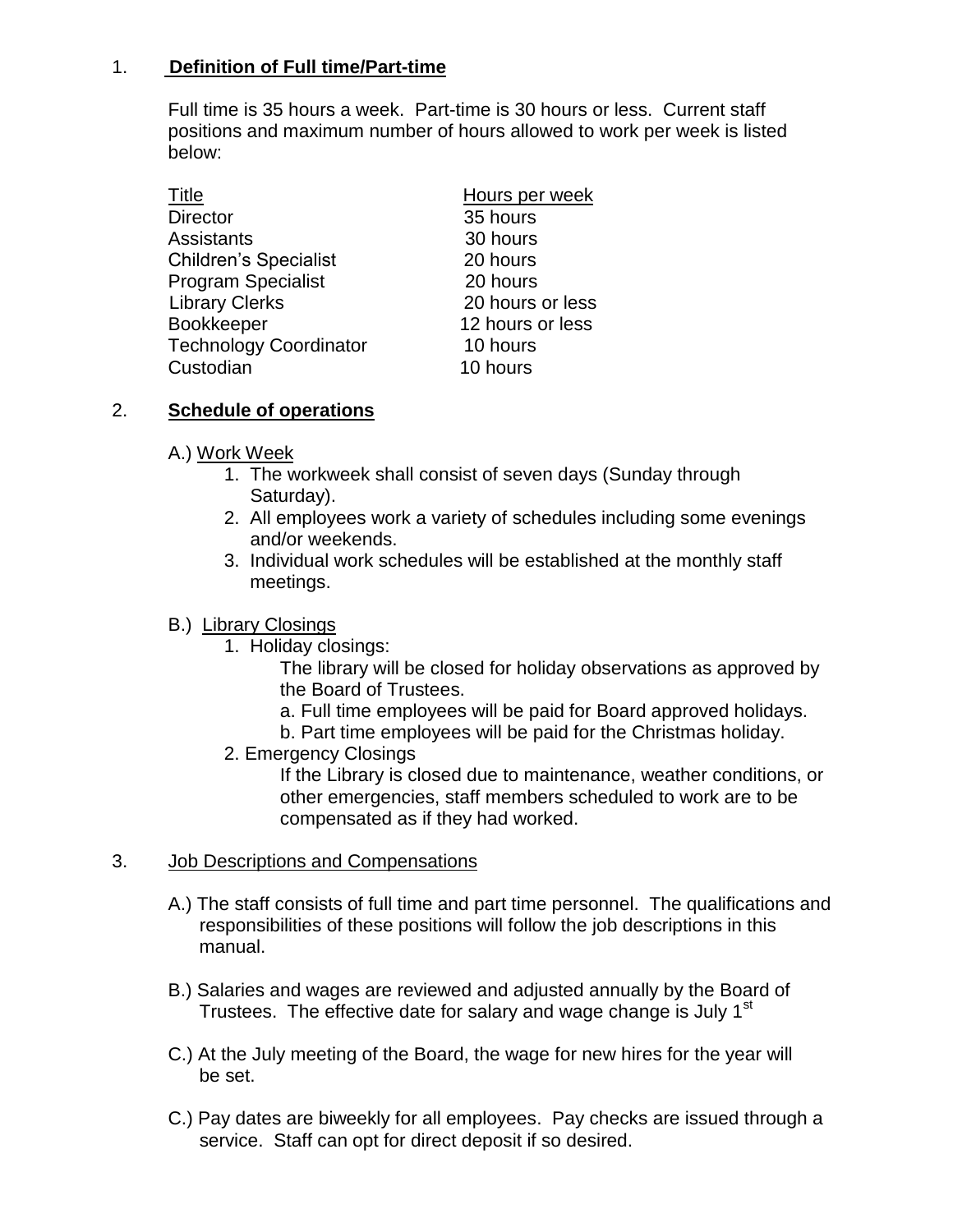D.) Each staff member who works a shift of more than six hours, which extends over the period from I I a.m. to 2 p.m. is entitled to a thirty (30) minute lunch break, to be scheduled by her/his supervisor. Each staff member who works a shift starting before I I a.m. and continuing later than 7 p.m. shall be allowed an additional meal period of at least twenty (20) minutes between 5 p.m. and 7 p.m. Each staff member who works a shift of more than six hours starting after I p.m. is entitled to 45 minutes for a meal period at a time approximately midway between the beginning and end of the shift. If the staff member leaves the building to eat a meal, the mealtime is unpaid. If the staff member stays in the building to eat, the mealtime is paid.

 Each staff member is allowed one ten (10) minute break if they work four (4) consecutive hours or more. Service to the public must be taken into account in the utilization of work breaks. Work breaks may not be combined with lunch breaks to extend the meal period or at the beginning or end of the work period to shorten the workday.

## **4. Benefits**

### A.) Director's Benefits

- 1. The Director receives paid vacation in each contract year at the discretion of the Board. Vacation days are not to be taken until earned unless approved by the Board. Vacation days can accumulate into the next contract year but must be used by October 1.
- 2. The Director receives a set number of sick days per contract year, cumulative up to 20 days.
- 3. The Director receives 2 personal days.
- 4. The Director's hospitalization is equal to that provided by the Board of Education under similar circumstances. Payment is made to the supplier of the insurance, equal to 90% of the current premium.
- 5. Retirement benefits are under State pension plan 75G.
- 6. All benefits are delineated in the yearly Director's Memo of Agreement approved by the Board of Trustees.

### B. Part time Staff Benefits

- 1. Vacation
	- a.) On a staff member's fifth anniversary, he/she is eligible for one week of paid vacation. One week will equal the average number of hours the employee usually worked in a week based on the last 52 weeks. After 15 years, staff members are eligible for two weeks of paid vacation. Example: 15 hours of work per week = one week of vacation (15 hours). Vacation days are non cumulative.
	- b.) Staff members shall provide no less than (1) month's advance notice of desired vacation time to the Director.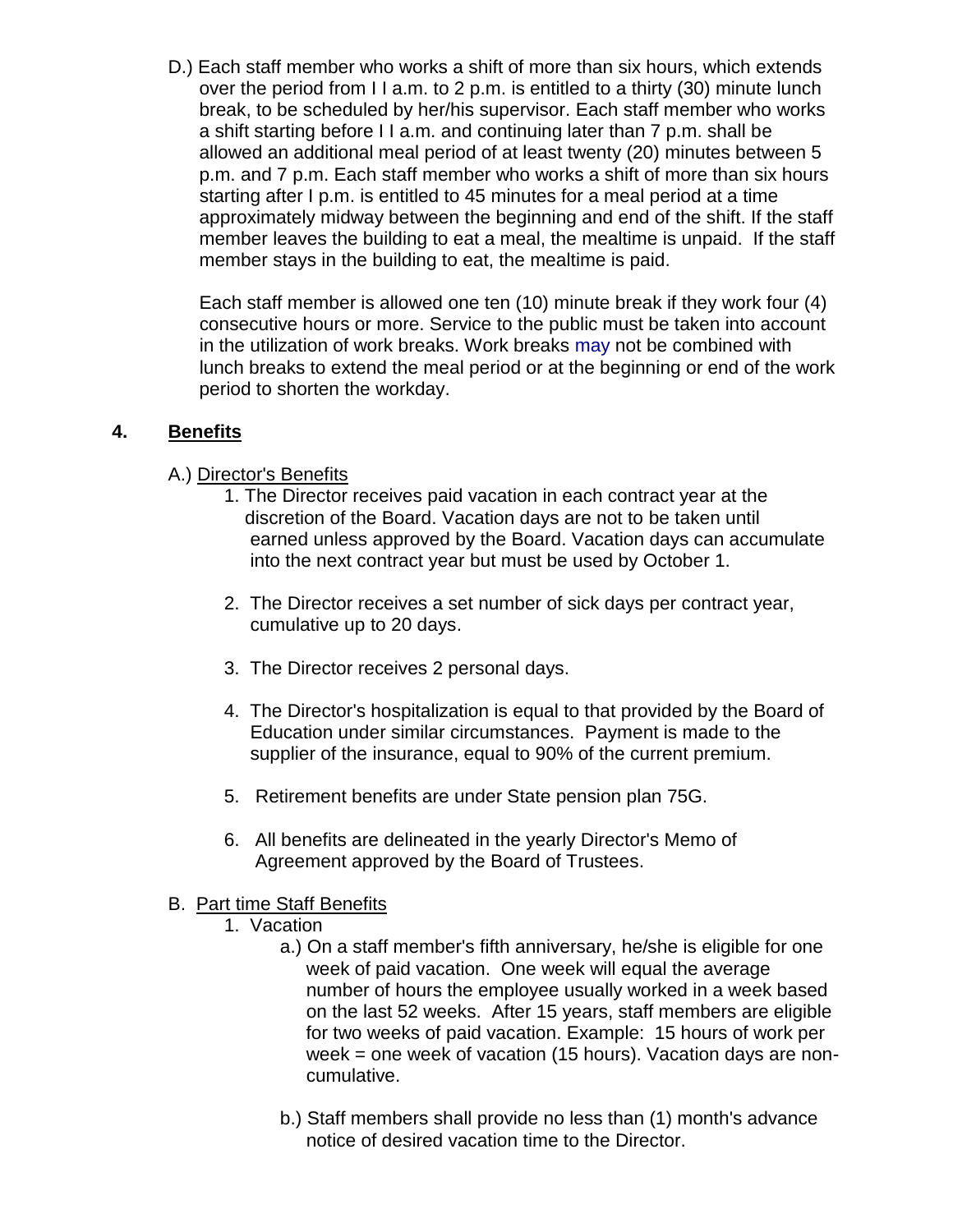- c.) With prior approval of the Director, each staff member may use vacation time in units of no less than 1 day. One (1) day is equivalent to number of hours worked in a day. The nature of the work or other circumstances may make it necessary to limit the number of staff members on vacation at the same time.
- 2. Personal Leave
	- a.) Staff members become eligible for four (4) paid personal days each year after one (1) year of continuous service. Personal leave is noncumulative.
	- b.) Personal leave shall not be used for extending holiday or vacation leaves. The Director has the prerogative to regulate use of personal leave to maintain continuous service to the public.
	- c.) Application for personal leave requires 48 hours notice in advance of the intended leave time. In the case of an emergency, the Director may waive this requirement.
- 3. Holidays

Each staff member will receive one paid holiday during the Christmas holiday closings. One (1) day is equivalent to number of hours worked in a day.

#### **5.) Bereavement:**

An employee who has a death in the immediate family (spouse, parent or parentin-law, child or child-in-law, stepchild or stepchild-in-law, grandchild or grandchild-in-law, sister or sister-in-law, brother or brother-in-law, grandparent or grandparent-in-law, or other relative who is an actual member of the employee's household) shall be granted a leave of absence with full pay for two work days, which may be non-consecutive.

### **6.) Jury Duty:**

Employees shall be granted a leave of absence with pay any time they are required to report to jury duty or service. For purposes of this section, "pay" shall mean regular base pay less the daily jury rate. Employees are expected to work all available reasonable hours outside of those actually required for jury duty, in accordance with the employee's regular work schedule.

### **7.) Leaves, Unpaid:**

All staff members are eligible for unpaid leave after the completion of two years of employment. Unpaid leave may be granted for a period of up to four months by the Board; extensions will be considered on a case-by-case basis. At least 30 days notice is required for unpaid leaves longer than one month. The Director may grant unpaid leaves of one month or less to staff members. In the case of a leave request by the Director, it may be granted by the Board president. A request for leave must be in writing, and the reason for and duration of the leave must be clearly stated and adhered to. Education, professional development,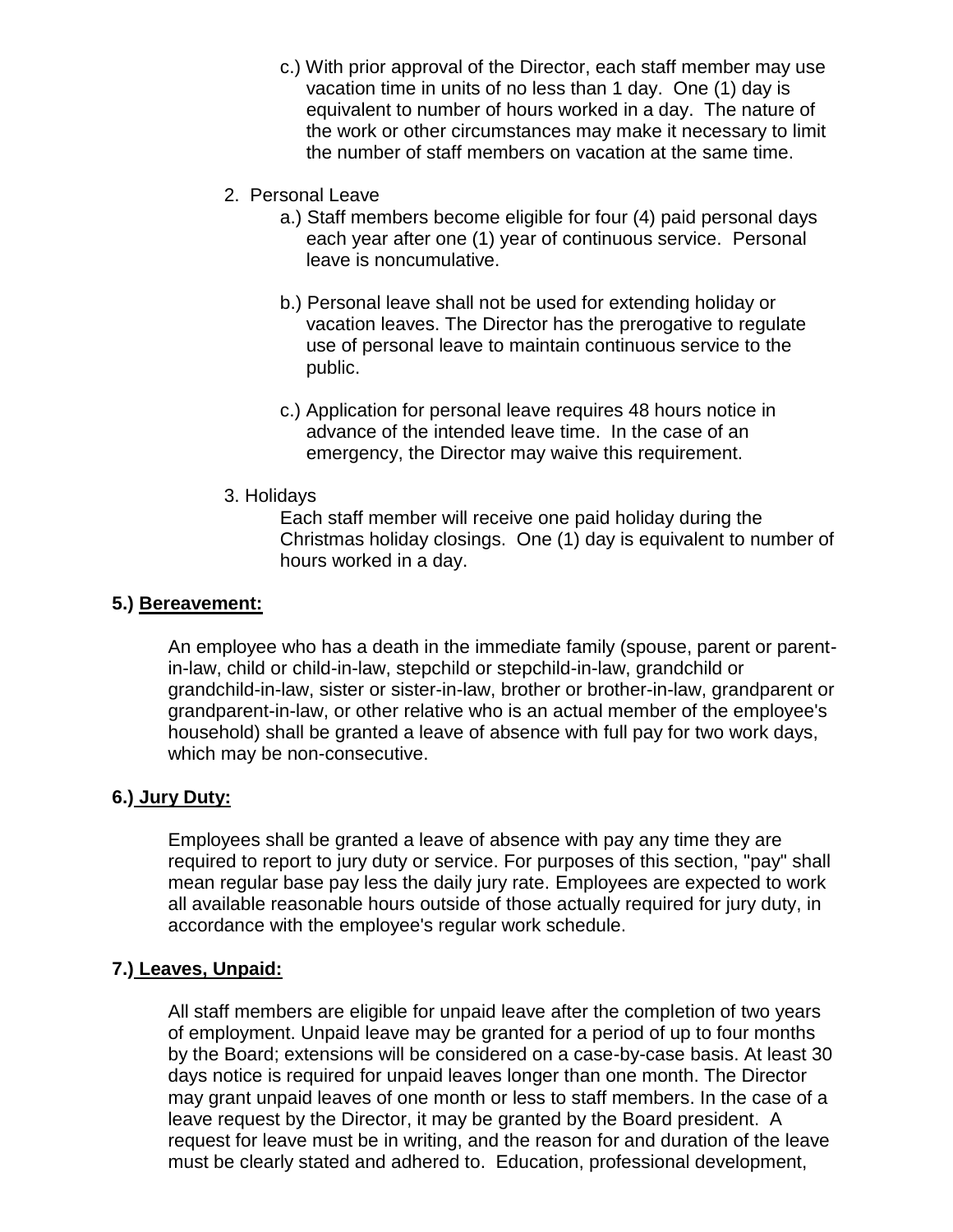parenting, and extended health care are among the reasons that might be considered valid. For leave requests of longer than one month, the Board will review each case separately for determination of approval. If approved, the position will be kept open, or a similar position will be made available. Unpaid leave will not begin until the employee has exhausted accrued vacation time. While on unpaid leave, the employee does not accrue additional vacation, holiday, personal, or sick leave time. In the case of a leave taken by the Director, 1/250 of her/his annual salary is to be subtracted for each day of leave taken.

### **8.) Employee Conduct:**

### A.) Grooming/Dress:

The Lyons Public Library is a public-service agency, and each staff member is a representative of the library. A person who is groomed and dressed appropriately indicates care for the position and for the people who use the library. Staff members (paid and volunteer) are expected to be dressed and groomed appropriately when the library is open to the public, and to maintain a pleasant and courteous manner toward the public and other staff members. Inappropriate clothing includes but is not limited to: ripped/torn clothing, dirty clothing, short shorts, mini-skirts, tube tops, midriff bearing tops, t-shirts with derogatory, obscene, foul sayings and/or graphics.

### B.) Food

No food is allowed at the front desk. Staff may eat in the office or in the kitchen. Beverages are allowed at the front desk but must not be kept near the computers or in plain sight of the public.

### C.) After Hours Personnel

Only current staff members and contractors are allowed in the library when it is closed to the public. Family, friends, and patrons are not allowed in the library after hours.

### D.) Tardiness:

All employees are required to report to work at their scheduled time, unless they have notified the Director or another staff person. Any unexcused tardiness shall be considered a violation of this rule. An employee who is tardy three times shall be subject to written warning. Continued unexcused tardiness may be considered as grounds for dismissal after a hearing before the Board, or as grounds for loss of compensation in quarter-hour increments, i.e. five minutes late results in a 15-minute payroll deduction.

### E.) Absence:

Any absence not reported to the immediate supervisor at least one hour prior to the time the employee is scheduled to commence work, and any absence not qualifying for vacation or other authorized leave shall be subject to a written warning. Further unauthorized leave may be grounds for dismissal.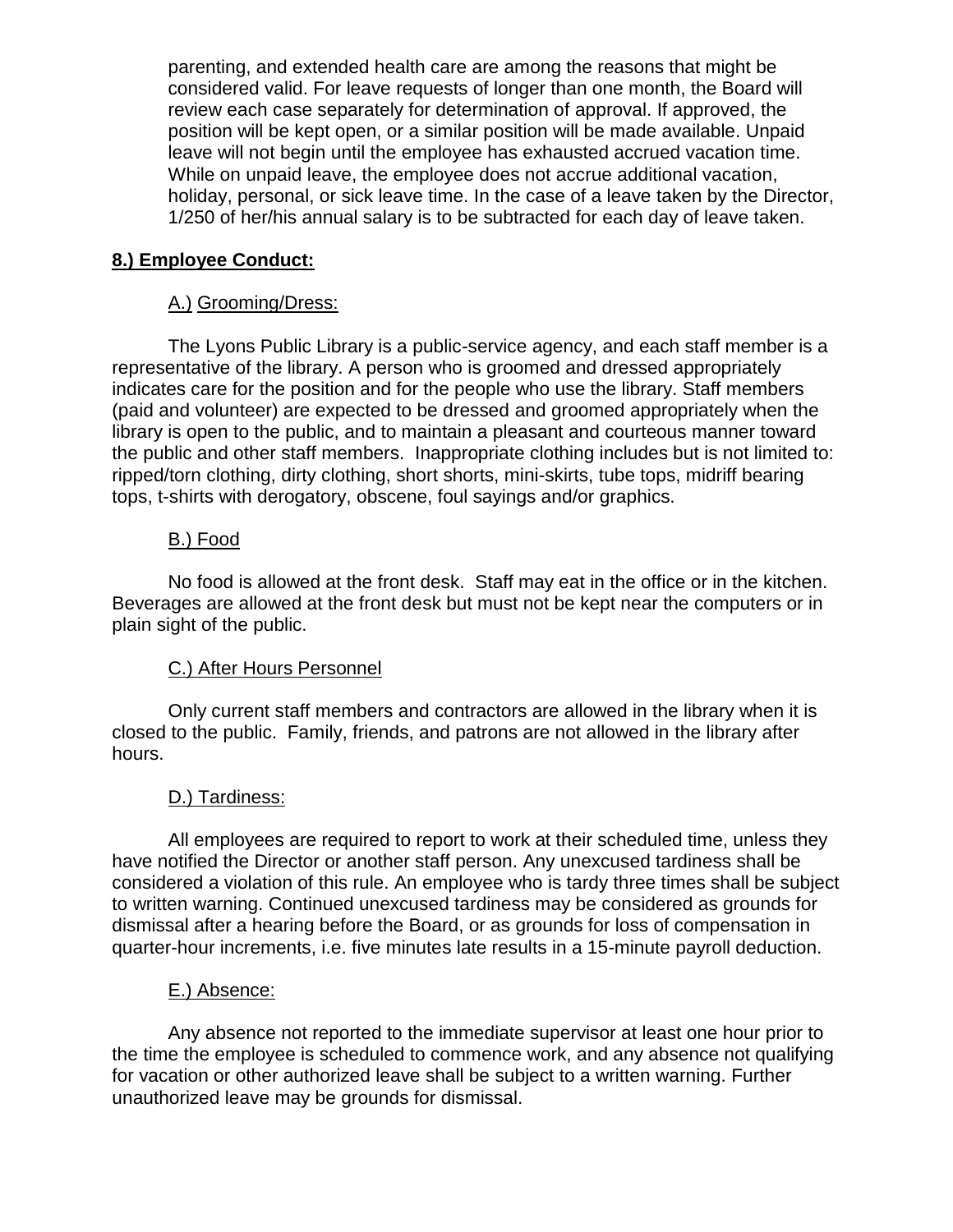# **9.) Personnel Files:**

The Library Director shall maintain a personnel file for each employee, containing the employee's personnel application, evaluations, time sheets, and all letters of commendation, reprimands, and any other actions taken during employment with the library. Each employee shall have the opportunity to review her/his personnel file, in the presence of a Board member or the Director.

## **10.) Personnel Evaluations:**

A.) The work of all employees is subject to continuous informal evaluation by the Director, and the work of the Director is subject to continuous informal evaluation by the Board.

B.) A written evaluation of each employee's work shall be conducted once a year. The Director will develop an evaluation instrument that evaluates performance based upon the employee's primary job responsibilities and upon factors universal for every staff member. Such factors include, but are not limited to: communication with the public; ability to work with others; creativity; attendance; initiative; attitude toward work, and organization and planning of work.

C.) The Director shall meet individually with each staff member to discuss the evaluation, and shall allow the staff member to add written comments to the evaluation prior to signing and dating it. The Director shall report to the Board at its special April meeting that staff evaluation has taken place and go over the evaluations with the Board.

## D.) New Staff Members:

1.) New staff members shall be evaluated by the Director six (6) months after the starting date. If the evaluation is satisfactory, a wage increase is allowed.

2.) A new Director shall be evaluated by the Board six (6) months after the starting date.

## E.) Director:

The Director shall be evaluated by the Board, using the same evaluation instrument developed for the staff members. The Board shall discuss the Director's performance in executive session at its special April meeting. The Board will then meet with the Director to discuss the evaluation prior to the annual vote. As with the other staff members, the Director may add her/his written comments prior to signing and dating the evaluation. She/he will also be given an opportunity to discuss the evaluation with the full Board.

## **11.) Substance Abuse:**

It is the policy of the Lyons Public Library to maintain a work environment free of substance abuse. This protects the safety of the public with whom we interact and the employees with whom we work. Research shows that breathing second-hand smoke is a significant health hazard for non-smokers, and that it is necessary to protect nonsmokers from involuntary exposure to secondhand smoke in various indoor areas,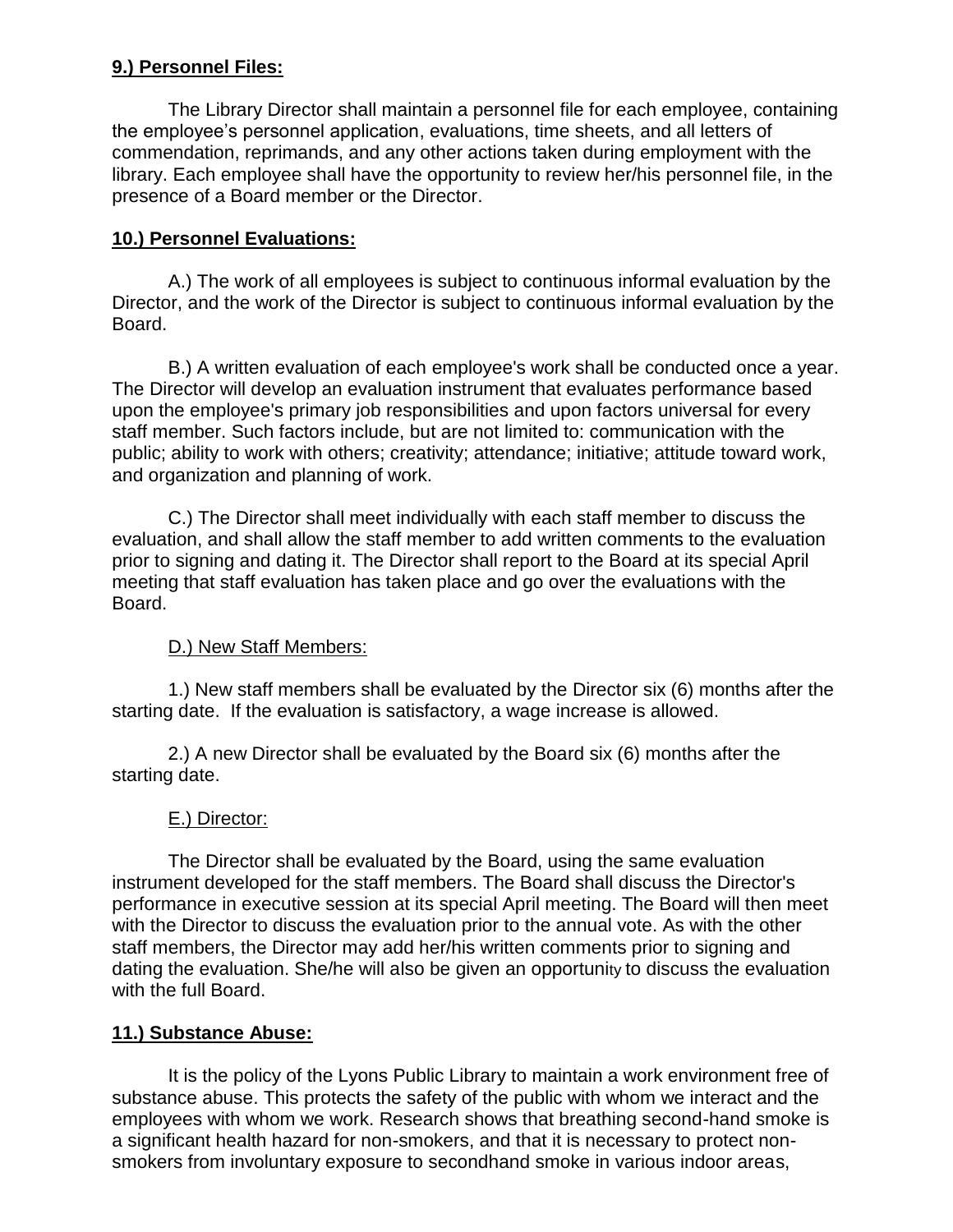including places of employment. The Lyons Public Library is a smoke-free work area. Absolutely no smoking is permitted in the building. The unlawful use, possession, dispensation, distribution, manufacture, or sale of a controlled substance by an employee at the worksite, during work hours, or while the employee is on duty or on official library business, is prohibited.

Any employee with an alcohol/substance abuse problem is urged to seek help, obtain information regarding available treatment programs, and develop a plan of action for dealing with her/his substance-abuse problem. Employees may use physicianprescribed medications, as long as the use of such drugs does not adversely affect job performance or the safety of the employee or other individuals in the workplace. Employees violating this policy or failing to seek assistance will be subject to disciplinary action.

### **12.) Staff Development:**

The Library Board recognizes the value of training and educational programs in improving staff performance. Staff members should be selective in requesting leave and should carefully investigate the content, level and purpose of such activities. Every effort will be made to coordinate staff leave requests, while maintaining quality service and meeting the staffing and budgetary needs of the Library.

### A.) Director/Professional Staff:

Payment for registration will be made once the conference or convention has been approved by the Board. Payment for transportation and related expenses will be made upon presentation of a written report to the Board. The Director may attend these meetings, and/or designate another staff member to attend, as long as the staffing needs of the Library are adequately met. In addition to the regular Pioneer Library System meetings, the professional staff members may spend additional working days attending classes, conferences, or conventions without prior approval of the Board, so long as they are sponsored by the Pioneer Library System. Other conference and conventions must have prior approval of the Board.

## B.) Non-professional Staff:

The Director may approve the attendance of the non-professional staff members at training and other programs that would improve their job performance, within the constraints of the library budget. For employees paid by hourly wage, payment at the regular hourly wage will be made for time spent in the actual training sessions, meetings, conventions, and conferences. Staff will also be compensated for mileage and meals.

## **13.) Discrimination:**

The Lyons Public Library is committed to equal employment opportunity. The Board supports state and federal laws, which prohibit discrimination on the basis of race, ethnic identification, national origin, religion, age, sex, sexual preference, marital status, or non-job related disability. In all instances, the Library Board will seek to employ the most qualified individual. In accordance with the provisions of the Americans with Disabilities Act (ADA), the library will try to accommodate handicapped employees in whatever ways are practicable, in relation to space and equipment needs at the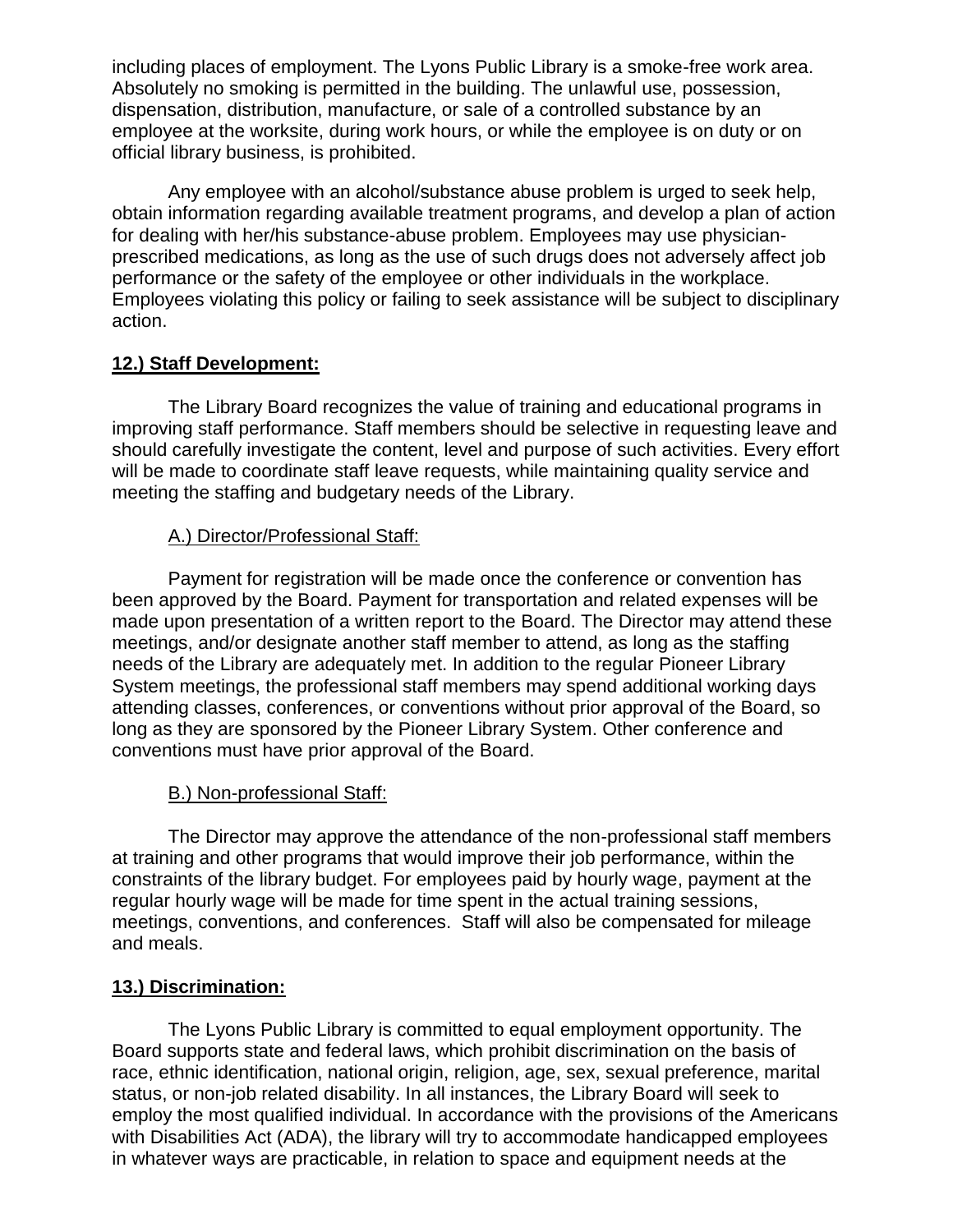employee's work location. Requests for such assistance may be made to the Director and will be resolved by the Director in consultation with the Board.

### **14.) Harassment:**

All employees are entitled to a work environment free from unwanted and illegal discrimination and harassment. Such discrimination and harassment undermines the integrity of the employment relationship and the dignity of individual employees, and impairs the efficiency and productivity of employees in delivering library programs and services. Such discrimination and harassment will neither be tolerated nor allowed.

A.) Sexual Harassment: Sexual harassment refers to conduct directed at a particular person and consisting of unwelcome words or actions of a sexual nature, such as sexual advances, requests for sexual favors, or gender-specific expressions of disrespect or disparagement, when at least one of the following conditions is met:

- 1) submission to such conduct is made either explicitly or implicitly a condition of an individual's securing or continuing employment with the Library; or
- 2) submission to or rejection of such conduct by an individual is used as the basis for employment decisions affecting said individual; or
- 3) such conduct, provided it is sufficiently severe or pervasive, has the purpose or effect of unreasonably interfering with an individual's work performance or creating an intimidating, hostile, or offensive working environment. Employees who feel they have been subjected to discrimination or harassment should follow the grievance procedure as outlined elsewhere in this policy.

### **15) Grievances:**

It is important to attempt to resolve differences or difficulties at the complaint level before they develop into grievances that could be harmful to morale. A staff member who believes she/he has a grievance shall first discuss the matter personally with the Director within three working days after the occurrence of the matter that created the problem.

If the grievance cannot be settled in this informal manner, the aggrieved staff member shall give a written statement to the President of the Board within five working days after the discussion with the Director. The Board shall respond, in writing, not later than ten days following the second regular meeting following receipt of the written grievance. The Board is the final authority in the matter.

### **16.) Resignation:**

1.) Full-time employees are expected to file written notice of intent to resign with the Board President at least one month in advance of the last date of employment.

2.) Part-time employees are expected to file written notice of intent to resign with the Director at least two weeks in advance of the last date of employment.